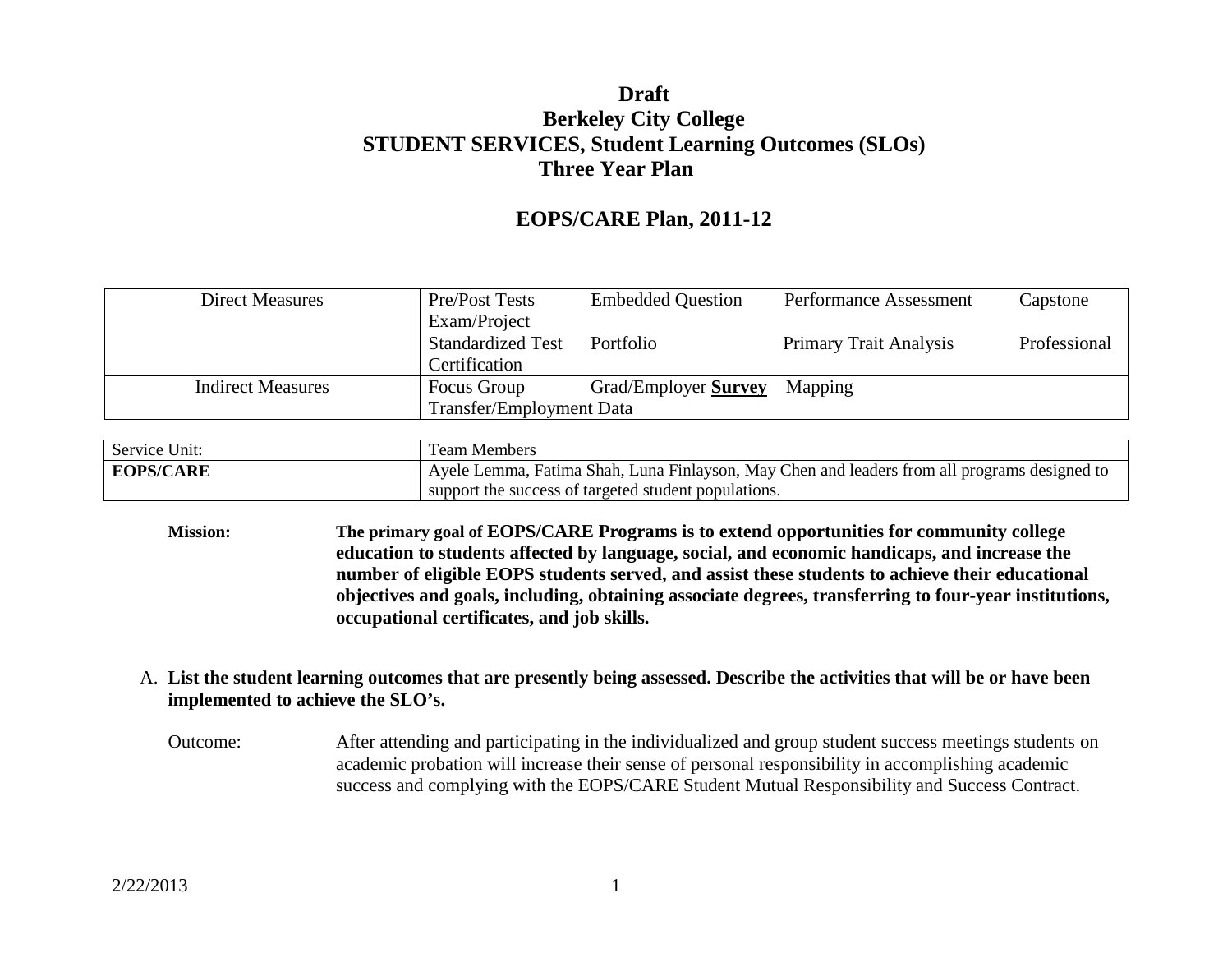- Assessment Tool: After attending and participating in EOPS/CARE monthly individualized counseling meetings and student success workshops, participants will provide feedback by taking a survey.
- Activities: (a) Administer survey at the beginning and end of semester long student success program.
	- (b) Review, analyze, and report of survey results and receive feedback from constituency gropes.
	- (c) Based upon survey results, identify strategies to improve the student success.
	- (d) Identify resources, e.g., human, supplies, and services to implement strategies for improvement.
	- (e) SLO will be integrated into Unit Plan and Program Plan. Assessment results will be integrated when developing new plans.

### B. **What additional student learning outcomes should be considered to demonstrate what your student should know and/or be able to do as a consequence of the service provided by your unit?**

Additional student learning outcomes may be identified and considered after the first year SLOs cycle.

#### C. **Future goals and methods of assessment of the program, including student learning outcomes.**

Work on identifying counseling techniques and methods and workshop presentations topics, content, and format to effectively improve success rate of participants by 10% each semester.

| <b>Program/Service</b><br><b>Student Learning Outcomes</b><br>(1) Service outcomes reflect how the service<br>contributes to student learning. (2) The outcome<br>should be stated using a measurable verb (Bloom's<br>Taxonomy) with enough detail to clarify the service<br>requirements. (3) The outcome should describe the<br>context for display of the newly learned skill or<br>behavior. | <b>Assessment Methods and Criteria</b><br>$(1)$ Which outcome(s) will be assessed? (2) Who will<br>be assessed? (3) What is the assessment method and<br>criteria for success? (4) When will the assessment take<br>place? (5) Describe the research design and analysis<br>plans. | <b>Assessment Results</b><br>$(1)$ Who will write the report? $(2)$ When will<br>the study conducted? (3) What are the results? | <b>Response Plan</b><br>(1) Since dialogue is important to the SLO<br>Assessment, list who will discuss the<br>assessment results. (2) When will the<br>discussion take place? (3) What changes will<br>be made to the outcome statement(s), the<br>assessment tool or service plans? |
|---------------------------------------------------------------------------------------------------------------------------------------------------------------------------------------------------------------------------------------------------------------------------------------------------------------------------------------------------------------------------------------------------|------------------------------------------------------------------------------------------------------------------------------------------------------------------------------------------------------------------------------------------------------------------------------------|---------------------------------------------------------------------------------------------------------------------------------|---------------------------------------------------------------------------------------------------------------------------------------------------------------------------------------------------------------------------------------------------------------------------------------|
| <b>1. Personal Responsibility</b>                                                                                                                                                                                                                                                                                                                                                                 | <b>Outcomes:</b> One (1) out of the                                                                                                                                                                                                                                                | Ayele Lemma will be the<br>1.                                                                                                   | Principal dialogue will be<br>1.                                                                                                                                                                                                                                                      |
| All EOPS/CARE students on                                                                                                                                                                                                                                                                                                                                                                         | seven (7) BCC Core Vales:                                                                                                                                                                                                                                                          | main writer of the draft                                                                                                        | conducted among Ayele                                                                                                                                                                                                                                                                 |
| academic probation will increase                                                                                                                                                                                                                                                                                                                                                                  | Personal Responsibility will be                                                                                                                                                                                                                                                    | report, based upon                                                                                                              | Lemma, Fatima Shah,                                                                                                                                                                                                                                                                   |
| their sense of personal                                                                                                                                                                                                                                                                                                                                                                           | assessed. See Survey below.                                                                                                                                                                                                                                                        | feedbacks from all                                                                                                              | Luna Finlayson,                                                                                                                                                                                                                                                                       |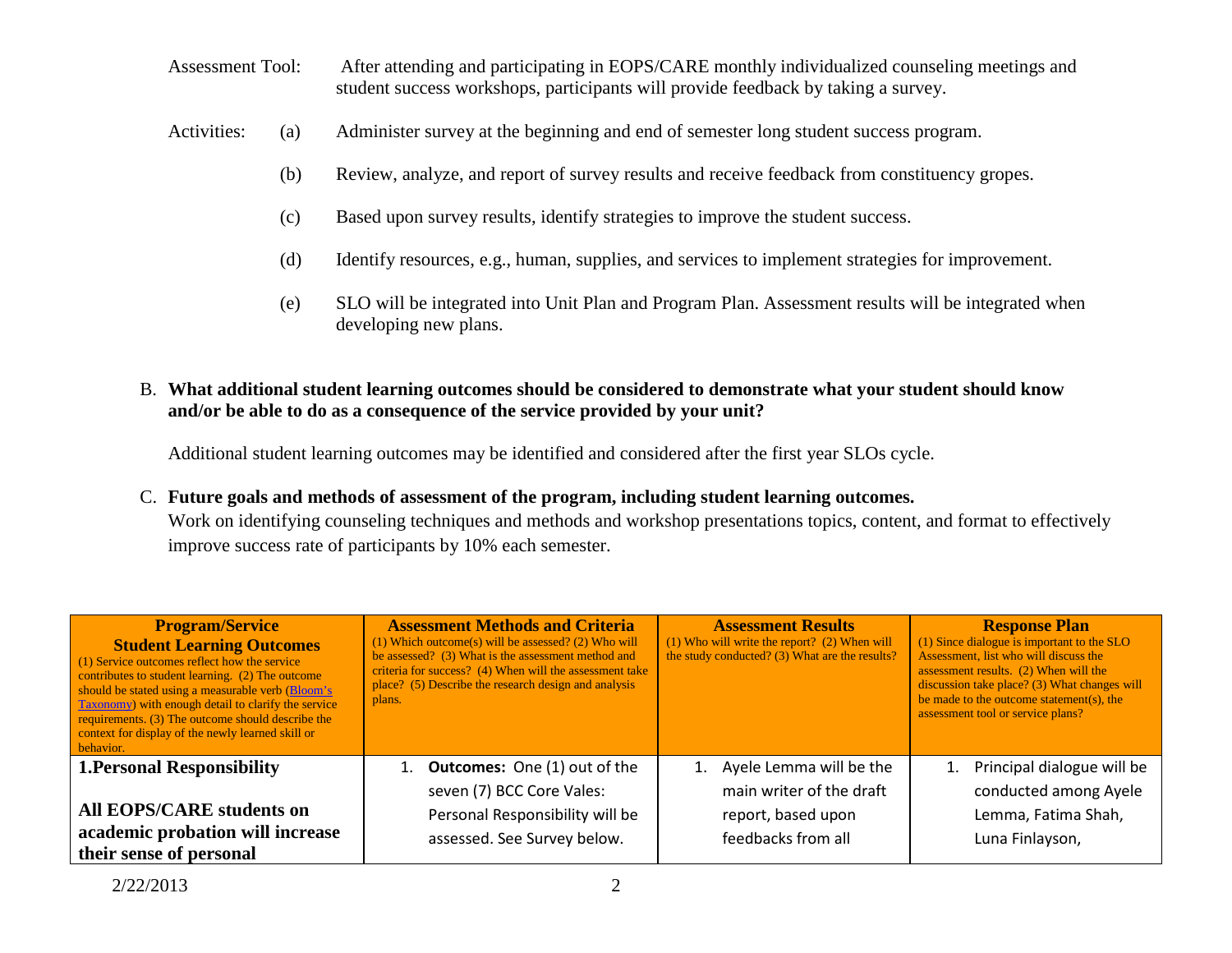| <b>Program/Service</b><br><b>Student Learning Outcomes</b><br>(1) Service outcomes reflect how the service<br>contributes to student learning. (2) The outcome<br>should be stated using a measurable verb (Bloom's<br><b>Taxonomy</b> ) with enough detail to clarify the service<br>requirements. (3) The outcome should describe the<br>context for display of the newly learned skill or<br>behavior. | <b>Assessment Methods and Criteria</b><br><b>Assessment Results</b><br>(1) Which outcome(s) will be assessed? (2) Who will<br>$(1)$ Who will write the report? $(2)$ When will<br>be assessed? (3) What is the assessment method and<br>the study conducted? (3) What are the results?<br>criteria for success? (4) When will the assessment take<br>place? (5) Describe the research design and analysis<br>plans. | <b>Response Plan</b><br>(1) Since dialogue is important to the SLO<br>Assessment, list who will discuss the<br>assessment results. (2) When will the<br>discussion take place? (3) What changes will<br>be made to the outcome statement(s), the<br>assessment tool or service plans? |
|-----------------------------------------------------------------------------------------------------------------------------------------------------------------------------------------------------------------------------------------------------------------------------------------------------------------------------------------------------------------------------------------------------------|---------------------------------------------------------------------------------------------------------------------------------------------------------------------------------------------------------------------------------------------------------------------------------------------------------------------------------------------------------------------------------------------------------------------|---------------------------------------------------------------------------------------------------------------------------------------------------------------------------------------------------------------------------------------------------------------------------------------|
| responsibility in complying with                                                                                                                                                                                                                                                                                                                                                                          | Participants: All EOPS/CARE<br>constituency groups, May<br>2.                                                                                                                                                                                                                                                                                                                                                       | CalWORKs Counselor,                                                                                                                                                                                                                                                                   |
| <b>EOPS/CARE</b> program                                                                                                                                                                                                                                                                                                                                                                                  | Chen will review and<br>students placed on academic                                                                                                                                                                                                                                                                                                                                                                 | Elisa Castro, Rosario                                                                                                                                                                                                                                                                 |
| requirements.                                                                                                                                                                                                                                                                                                                                                                                             | probation will be given the<br>finalize the report.                                                                                                                                                                                                                                                                                                                                                                 | Jimenez and May Chen                                                                                                                                                                                                                                                                  |
| <b>Consider using some programs</b>                                                                                                                                                                                                                                                                                                                                                                       | 2. The study will be<br>survey.                                                                                                                                                                                                                                                                                                                                                                                     | and leaders from all                                                                                                                                                                                                                                                                  |
| and services, e.g., CalWORKs,                                                                                                                                                                                                                                                                                                                                                                             | <b>Assessment methods: Survey</b><br>conducted Fall 2011<br>3.                                                                                                                                                                                                                                                                                                                                                      | student success                                                                                                                                                                                                                                                                       |
| PSSD, PACE, Tutoring, TRIO,                                                                                                                                                                                                                                                                                                                                                                               | will be administered to all<br>semester and prior to the                                                                                                                                                                                                                                                                                                                                                            | programs.                                                                                                                                                                                                                                                                             |
| Title III, Family Paths.                                                                                                                                                                                                                                                                                                                                                                                  | beginning of each term,<br>probation students                                                                                                                                                                                                                                                                                                                                                                       |                                                                                                                                                                                                                                                                                       |
|                                                                                                                                                                                                                                                                                                                                                                                                           | participating in workshops and<br>thereafter in a 3 year                                                                                                                                                                                                                                                                                                                                                            | Report will also be                                                                                                                                                                                                                                                                   |
|                                                                                                                                                                                                                                                                                                                                                                                                           | individualized counseling<br>cycle.                                                                                                                                                                                                                                                                                                                                                                                 | presented to faculty,                                                                                                                                                                                                                                                                 |
|                                                                                                                                                                                                                                                                                                                                                                                                           | The results will be<br>meetings, and academic<br>3.                                                                                                                                                                                                                                                                                                                                                                 | student success                                                                                                                                                                                                                                                                       |
|                                                                                                                                                                                                                                                                                                                                                                                                           | collected from data<br>performances at the end of the                                                                                                                                                                                                                                                                                                                                                               | programs and                                                                                                                                                                                                                                                                          |
|                                                                                                                                                                                                                                                                                                                                                                                                           | gathered through the<br>semester.                                                                                                                                                                                                                                                                                                                                                                                   | <b>EOPS/CARE Advisory</b>                                                                                                                                                                                                                                                             |
|                                                                                                                                                                                                                                                                                                                                                                                                           | survey.                                                                                                                                                                                                                                                                                                                                                                                                             | <b>Board Committee</b>                                                                                                                                                                                                                                                                |
|                                                                                                                                                                                                                                                                                                                                                                                                           | <b>Criteria for Success: Success will</b>                                                                                                                                                                                                                                                                                                                                                                           | members.                                                                                                                                                                                                                                                                              |
|                                                                                                                                                                                                                                                                                                                                                                                                           | be measured based upon students'                                                                                                                                                                                                                                                                                                                                                                                    | 2. The discussion of survey                                                                                                                                                                                                                                                           |
|                                                                                                                                                                                                                                                                                                                                                                                                           | performance. We anticipate survey                                                                                                                                                                                                                                                                                                                                                                                   | findings and end of                                                                                                                                                                                                                                                                   |
|                                                                                                                                                                                                                                                                                                                                                                                                           | results will indicate higher level of                                                                                                                                                                                                                                                                                                                                                                               | semester academic                                                                                                                                                                                                                                                                     |
|                                                                                                                                                                                                                                                                                                                                                                                                           | personal responsibility and academic                                                                                                                                                                                                                                                                                                                                                                                | performance results will                                                                                                                                                                                                                                                              |
|                                                                                                                                                                                                                                                                                                                                                                                                           | success.                                                                                                                                                                                                                                                                                                                                                                                                            | take place after a draft                                                                                                                                                                                                                                                              |
|                                                                                                                                                                                                                                                                                                                                                                                                           |                                                                                                                                                                                                                                                                                                                                                                                                                     | report has been prepared                                                                                                                                                                                                                                                              |
|                                                                                                                                                                                                                                                                                                                                                                                                           | First study will be completed by end                                                                                                                                                                                                                                                                                                                                                                                | before the report is                                                                                                                                                                                                                                                                  |
|                                                                                                                                                                                                                                                                                                                                                                                                           | of Fall 2011 semester and thereafter                                                                                                                                                                                                                                                                                                                                                                                | finalized.                                                                                                                                                                                                                                                                            |
|                                                                                                                                                                                                                                                                                                                                                                                                           | in a 3 year cycle                                                                                                                                                                                                                                                                                                                                                                                                   | 3. The assessment tool is                                                                                                                                                                                                                                                             |
|                                                                                                                                                                                                                                                                                                                                                                                                           | First survey will administered in<br>4.                                                                                                                                                                                                                                                                                                                                                                             | the survey shown below.                                                                                                                                                                                                                                                               |
|                                                                                                                                                                                                                                                                                                                                                                                                           |                                                                                                                                                                                                                                                                                                                                                                                                                     | Service improvement                                                                                                                                                                                                                                                                   |
|                                                                                                                                                                                                                                                                                                                                                                                                           | August 2011 at the initial                                                                                                                                                                                                                                                                                                                                                                                          | plans will be developed                                                                                                                                                                                                                                                               |
|                                                                                                                                                                                                                                                                                                                                                                                                           | student success meeting and                                                                                                                                                                                                                                                                                                                                                                                         | through SLO assessment                                                                                                                                                                                                                                                                |
|                                                                                                                                                                                                                                                                                                                                                                                                           | the last survey in Dec. 2011 at                                                                                                                                                                                                                                                                                                                                                                                     | improvement, Unit Plan,                                                                                                                                                                                                                                                               |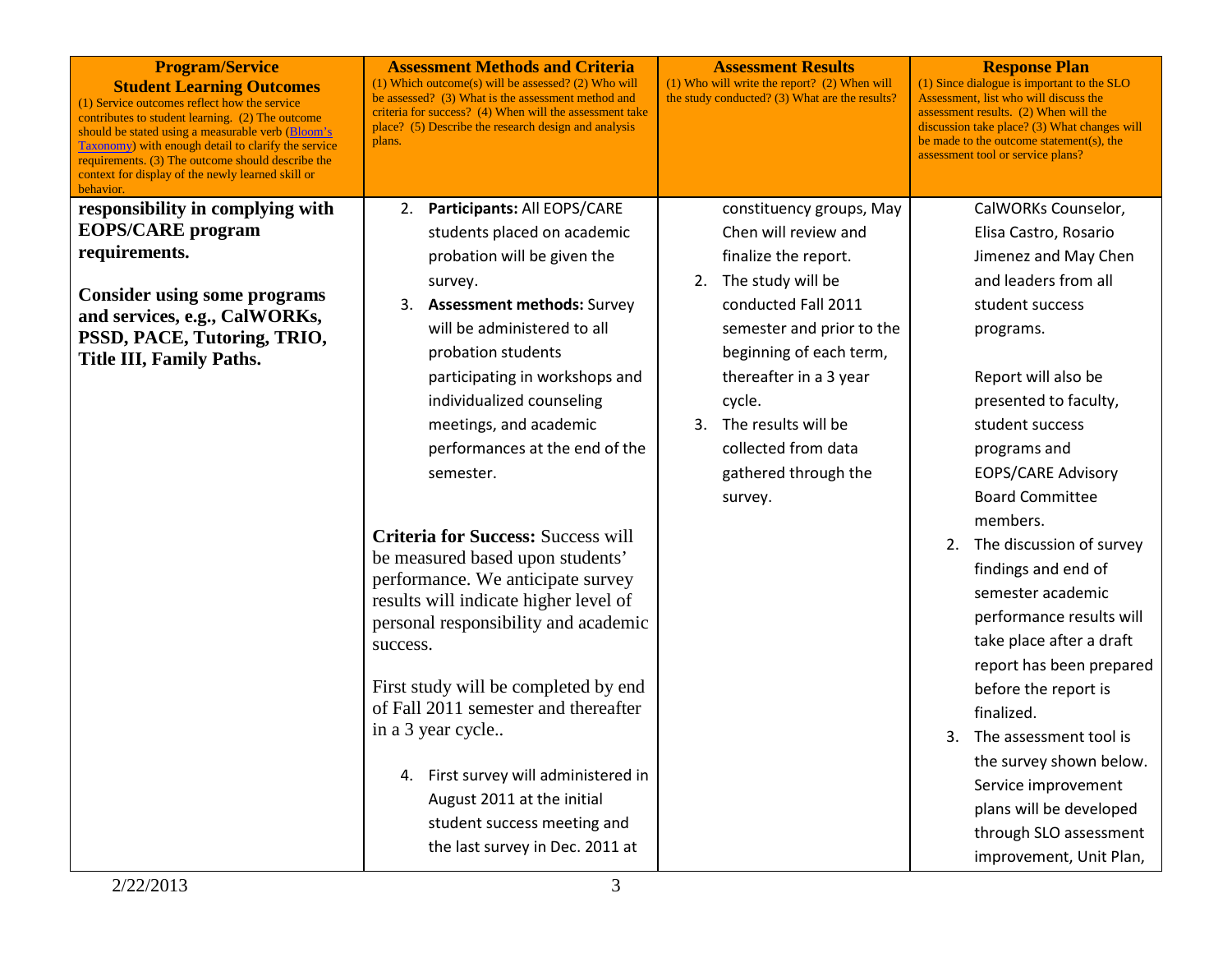| <b>Program/Service</b><br><b>Student Learning Outcomes</b><br>(1) Service outcomes reflect how the service<br>contributes to student learning. (2) The outcome<br>should be stated using a measurable verb (Bloom's<br>Taxonomy) with enough detail to clarify the service<br>requirements. (3) The outcome should describe the<br>context for display of the newly learned skill or<br>behavior. | <b>Assessment Methods and Criteria</b><br>$(1)$ Which outcome(s) will be assessed? (2) Who will<br>be assessed? (3) What is the assessment method and<br>criteria for success? (4) When will the assessment take<br>place? (5) Describe the research design and analysis<br>plans. | <b>Assessment Results</b><br>$(1)$ Who will write the report? $(2)$ When will<br>the study conducted? (3) What are the results? | <b>Response Plan</b><br>(1) Since dialogue is important to the SLO<br>Assessment, list who will discuss the<br>assessment results. (2) When will the<br>discussion take place? $(3)$ What changes will<br>be made to the outcome statement(s), the<br>assessment tool or service plans? |
|---------------------------------------------------------------------------------------------------------------------------------------------------------------------------------------------------------------------------------------------------------------------------------------------------------------------------------------------------------------------------------------------------|------------------------------------------------------------------------------------------------------------------------------------------------------------------------------------------------------------------------------------------------------------------------------------|---------------------------------------------------------------------------------------------------------------------------------|-----------------------------------------------------------------------------------------------------------------------------------------------------------------------------------------------------------------------------------------------------------------------------------------|
|                                                                                                                                                                                                                                                                                                                                                                                                   | the end of the semester.<br>The survey will be conducted at<br>5.<br>the beginning and end of each<br>semester. Based upon survey<br>findings, program<br>improvements and/or changes<br>will be discussed and<br>implemented for the future.                                      |                                                                                                                                 | and Program Plan<br>processes.                                                                                                                                                                                                                                                          |